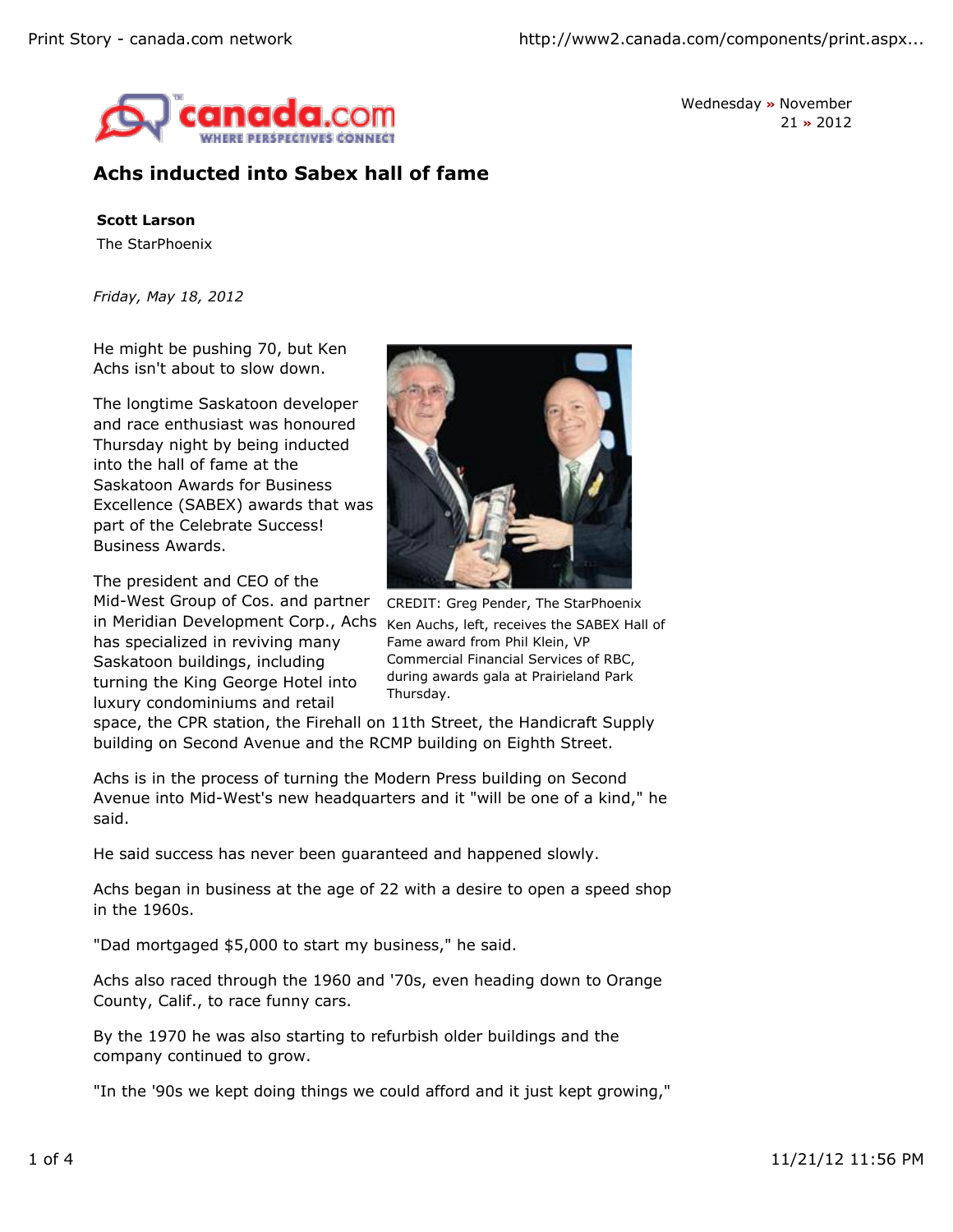he said. "Since 2000 it has taken on a life of its own."

Achs credits his employees as the main reason for his success.

And his love of going fast continues to this day.

"I want to go back and go 200 miles per hour at SIR (Saskatchewan International Raceway)," he said.

"It's been a great journey."

Reed Security took home two awards, small business of the year and for customer service.

"It's a validation that hard work does pay off," said owner Virgil Reed, who started the company 13 years ago.

He said the company's motto is from something a high school teacher told him - "Excellence takes effort."

He said if he could have looked into a crystal ball at the start 13 years ago, this is exactly where he would want to be.

Hosted by the Greater Saskatoon Chamber of Commerce and presented by PotashCorp., the Celebrate Success! Awards Gala combined the Award of Innovation, the Strategic Alliance Award, Community Leadership Award, and the Saskatoon Awards for Business Excellence (SABEX) Awards.

The SABEX Awards are open to all private sectors (non-governmental), for profit, enterprises based in the greater Saskatoon area, whether large or small.

Award winners were:

SABEX Community Involvement (Sponsored by SaskTel)

Awarded to a business demonstrating substantial support for arts and culture, amateur sport, education, or volunteerism.

Conexus Credit Union

SABEX Customer Service (Sponsored by CIBC)

Awarded to a business demonstrating exceptional performance in providing services (wholesale and retail trade, purchasing and distribution, transportation, brokering, professional services, communications, and financial). Judging considers the relative size of the business.

Reed Security

SABEX Growth & Expansion (Sponsored by National Bank of Canada)

Awarded to a business who has made significant changes in their business which has resulted in Growth or Expansion of 15 per cent or more of the business' markets, physical locations, number of employees, etc., and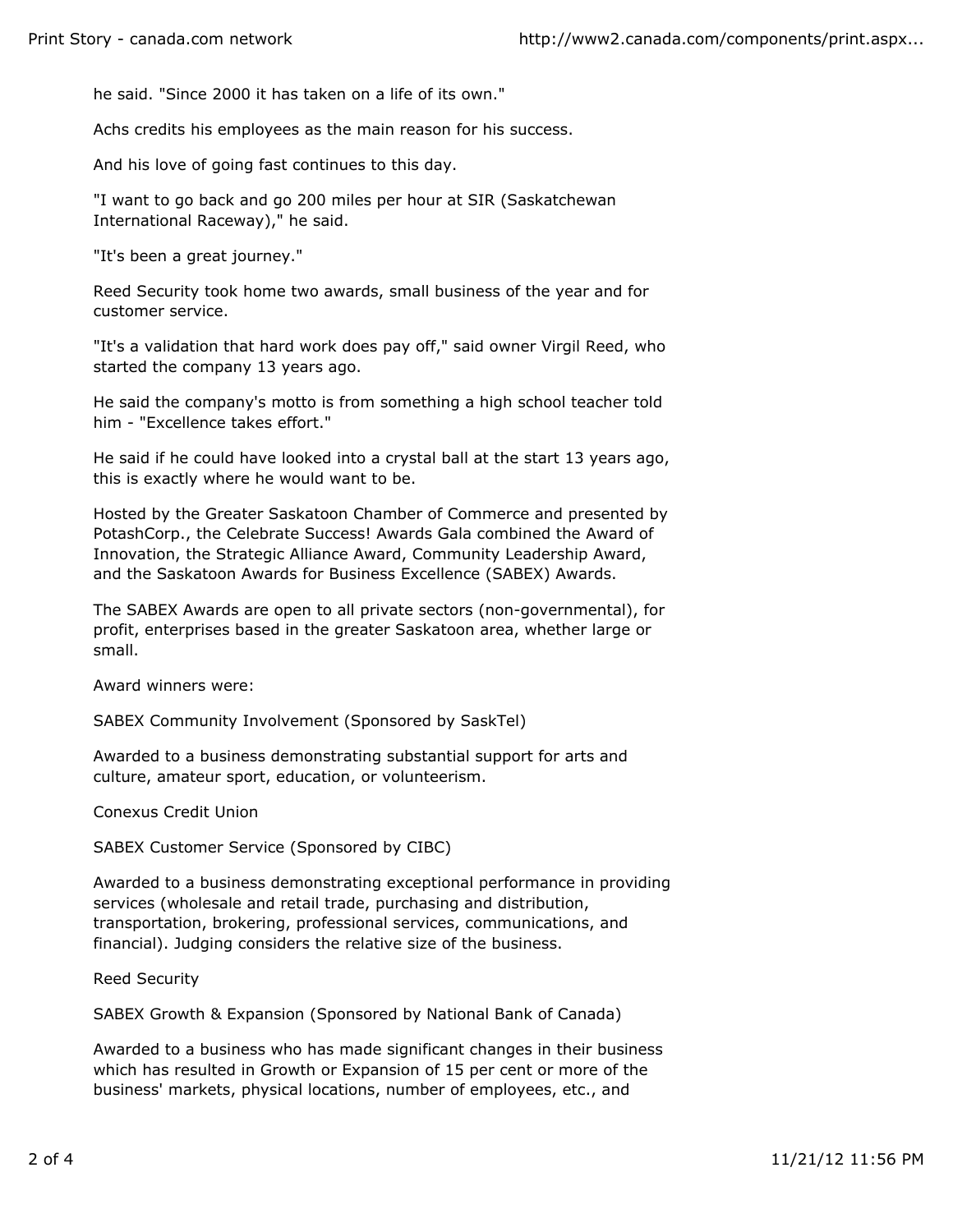which in turn has made an impact on the company's overall ability to increase its revenues, investments, and profits now or in the future.

**HealthServ** 

SABEX Marketing (Sponsored by Handy Group of Companies)

Awarded to a business demonstrating exceptional performance in marketing. The judges evaluate the success of a marketing program giving consideration to the nature of the product and the relative size of the business.

Flaman Group of Companies

SABEX Environmental Sustainability (Sponsored by Cameco)

Awarded to a business that has demonstrated a strong commitment to environment sustainability.

Confederation Inn

SABEX New Business Venture (Sponsored by SaskPower)

Awarded to a new business venture which has been in existence for three years or less and which has shown positive performance in terms of current expected profitability, job creation or entrance into new markets.

Metric Design Centre

SABEX New Product and/or Service (Sponsored by Business Development Bank)

Awarded to a business demonstrating exceptional performance in launching a new Saskatchewan-made product, device or service in the last three years, which is original and is currently available to consumers.

The James Hotel

SABEX Small Business of the Year (Sponsored by TD Canada Trust)

Awarded to a business with 15 or fewer employees.

Reed Security

SABEX Business of the Year (Sponsored by Edwards School of Business)

Awarded to a business that clearly demonstrates excellence in the areas they consider key to their success, including profitability, customer service, growth and/ or expansion, marketing, and employment creation.

Innovative Rehabilitation Consultants

SABEX Hall of Fame Inductee (Sponsored by RBC Royal Bank)

The recipient will be a long-standing member of the Saskatoon region business community.